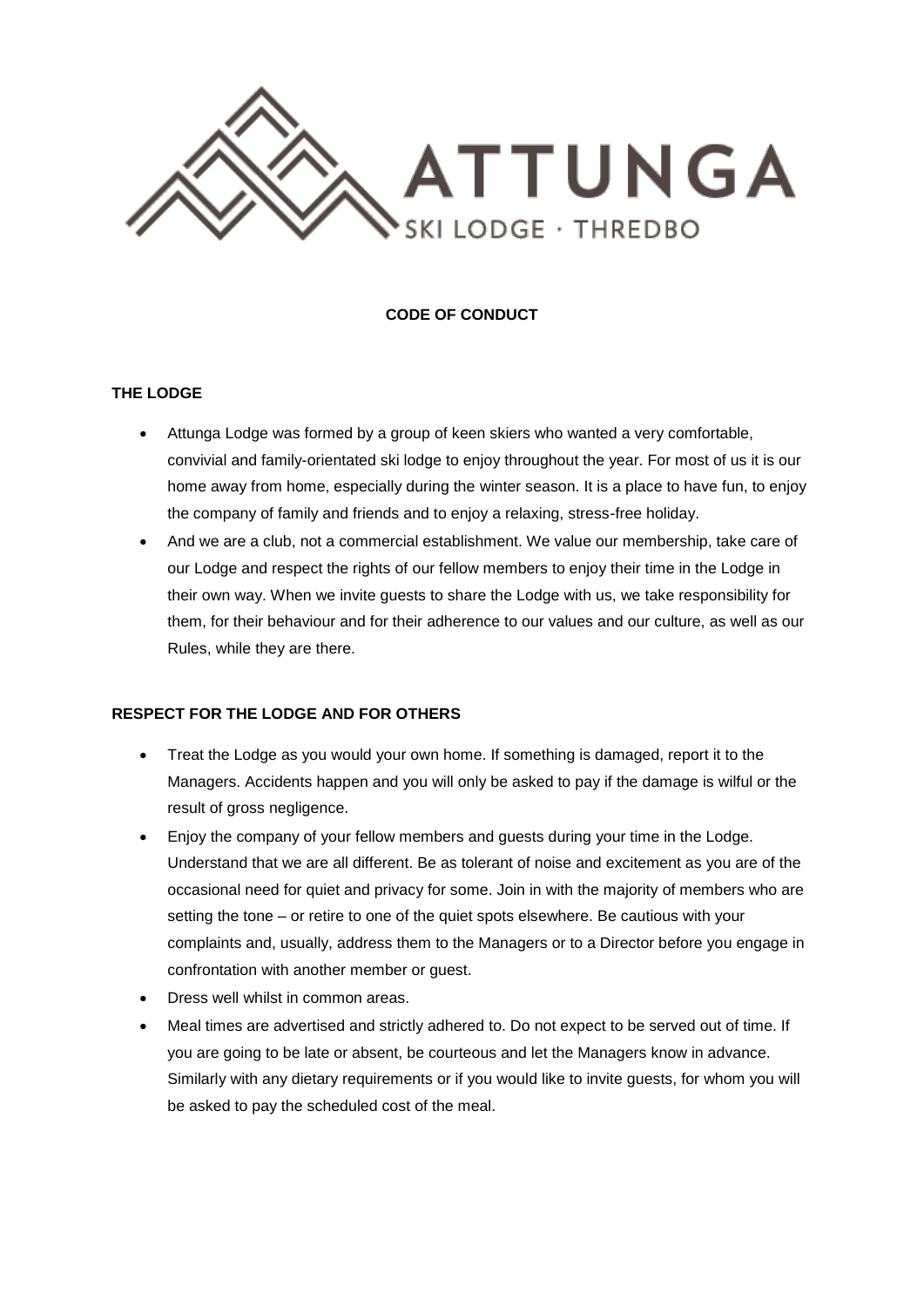- Party by all means, but if other members and guests (and especially those in rooms 7 and 8) have retired early, please have regard for them and keep the noise down. Except with the Managers' permission, all parties must cease at 11.00pm.
- Rude, aggressive, drunken, or offensive language or behaviour will not be tolerated. The Managers and any director may, in their discretion, require any member or guest to leave the Lodge if, after a reasonable warning where that is appropriate, that language or behaviour continues. The Directors will decide whether or not any refund of accommodation charges will be made. Usually it will be too late to fill the room and no refund will be made.
- If you use the communal bathrooms, please be sure to leave them clean and fresh.
- All outside shoes are to be left in the change room and not worn in the Lodge. Ski boots are never allowed to be worn in the Lodge.
- Smoking is discouraged and is never allowed anywhere inside.
- If you are the last to retire, turn off the lights, the TV and DVD player and make sure that the fire is safe and that the fireplace screen is firmly in place.
- No casual, overnight stays for friends or other guests are permitted without the Managers' approval. The lounge or recreation areas must never be used for this purpose. This is both a legal requirement of the Lodge's lease and a vital safety measure. Should the Managers' agree, then all casual overnight stays are required to pay the normal one-night rate, which will need to be paid to the Managers in cash before they leave the next morning. Should a guest or friend leave without paying the correct accommodation charges, then the member will be responsible for paying any outstanding charges.

## **CHILDREN**

- Attunga is a family Lodge and children are a very welcome part of our club at all times. But they must always be under the care and supervision of their parents when they are in the Lodge.
- The safety of children in the Lodge is our prime concern.
- Sometimes children behave in a way that causes annoyance to members and guests and it may at the same time be unsafe. This includes:
	- repeatedly running up and down hallways and the stairwell.
	- playing computer games, music, the DVD player, the television and creating noise at a volume that disturbs others.
	- eating or drinking in the lounge area unsupervised
	- using the spa or the sauna without supervision

## **CAR PARKING**

- As noted in the House Rules, the car park is only available to members unless the Managers authorize non-members to use it. Parking is available in the village after unloading.
- Members will vacate the car park by 10am on day of departure.